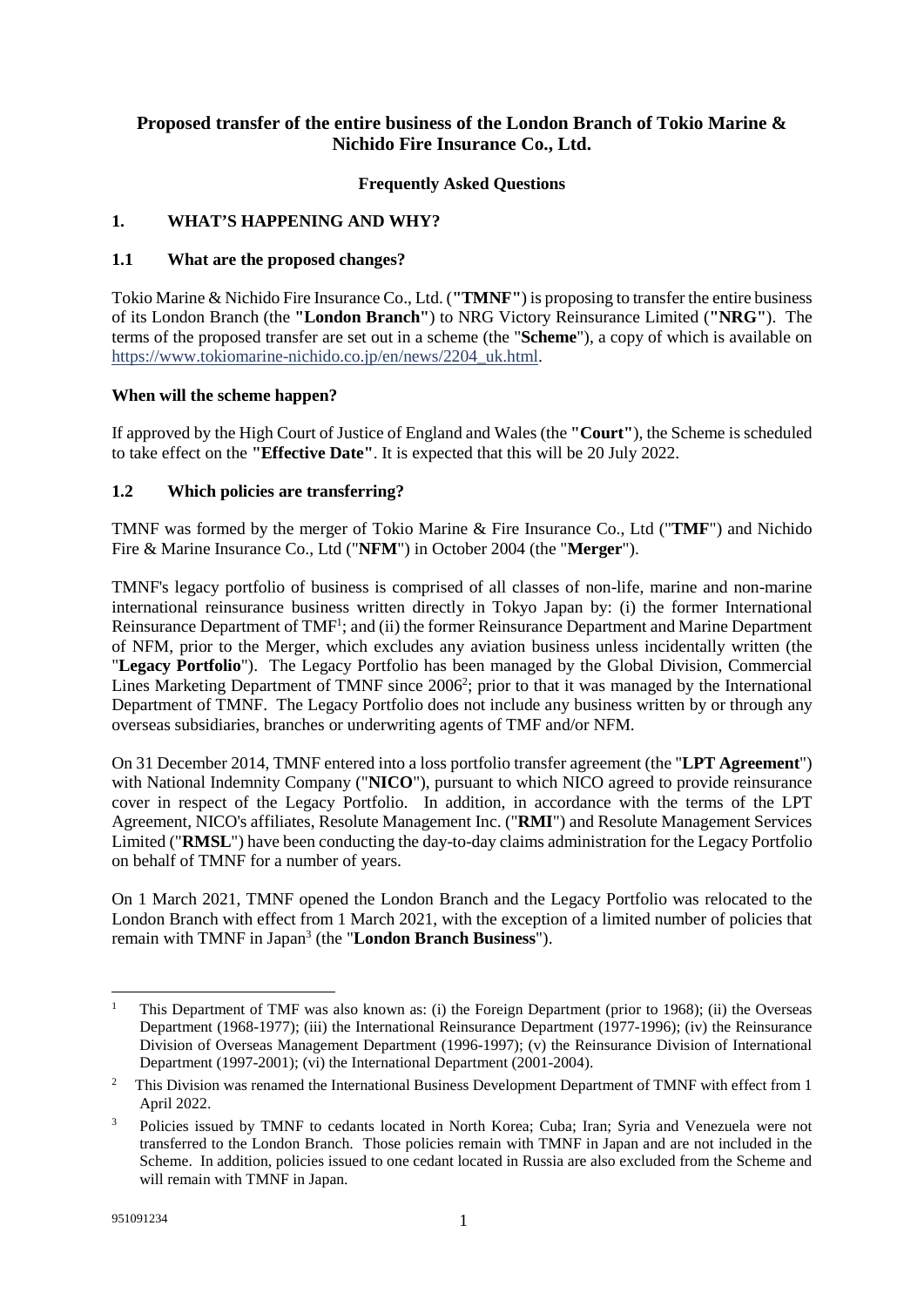Under the Scheme, the London Branch Business is now being transferred to NRG. The LPT Agreement will also be transferred to NRG and as such, there will be no change in the day-to-day administration of the business following the transfer.

# **1.3 Why is TMNF London Branch doing this?**

TMNF no longer writes any international commercial reinsurance business and therefore, the London Branch Business does not align with its long-term business plan.

# **2. MORE ABOUT NRG**

## **2.1 What type of company is NRG?**

NRG, is a non-life insurance and reinsurance company registered in England (with company number 00157508 and registered office at 4th Floor, 8 Fenchurch Place, London, EC3M 4AJ). NRG is part of the Berkshire Hathaway group of companies. It is authorised by the Prudential Regulation Authority (**"PRA"**) to carry out contracts of insurance and reinsurance in the UK and is regulated by both the PRA and the Financial Conduct Authority (the "**FCA**").

# **3. WILL THERE BE ANY CHANGES TO MY POLICY/REINSURANCE CONTRACT?**

## **3.1 What is the effect of the Scheme on my policy/reinsurance contract?**

If you are a policyholder or cedant, the Scheme will have no effect on:

- (a) the terms and conditions of your cover;
- (b) the amount of your premium;
- (c) the duration of your policy/policies; or
- (d) any claim which you have made (or may make) under your policy/policies.

The Scheme will transfer TMNF's rights and obligations under the transferring policies to NRG without alteration.

If you hold a policy that forms part of the London Branch Business you will, from the Effective Date, become entitled, to the exclusion of any rights which you may have had against TMNF, to the same rights against NRG.

## **3.2 How do I make a claim under my insurance policy or reinsurance contract?**

Resolute Management Inc. (**"RMI"**) and Resolute Management Services Limited (**"RMSL"**) currently conduct the day-to-day claims administration with respect to the London Branch Business on behalf of TMNF. Following the scheme, RMI and RMSL will continue to conduct the administration of claims on behalf of NRG. Therefore, there will not be any change to the claims administration process following the proposed transfer.

#### **3.3 I am based in the US – how does the Scheme affect me?**

If the Court approves the Scheme, the Scheme will transfer all of the London Branch Business from TMNF to NRG. TMNF has obtained a legal opinion from a US law firm, which in summary states that there are good grounds to support the view that the Court's order approving the Scheme will be recognised in the US. Therefore, if you are a US-based policyholder, the Scheme will apply in respect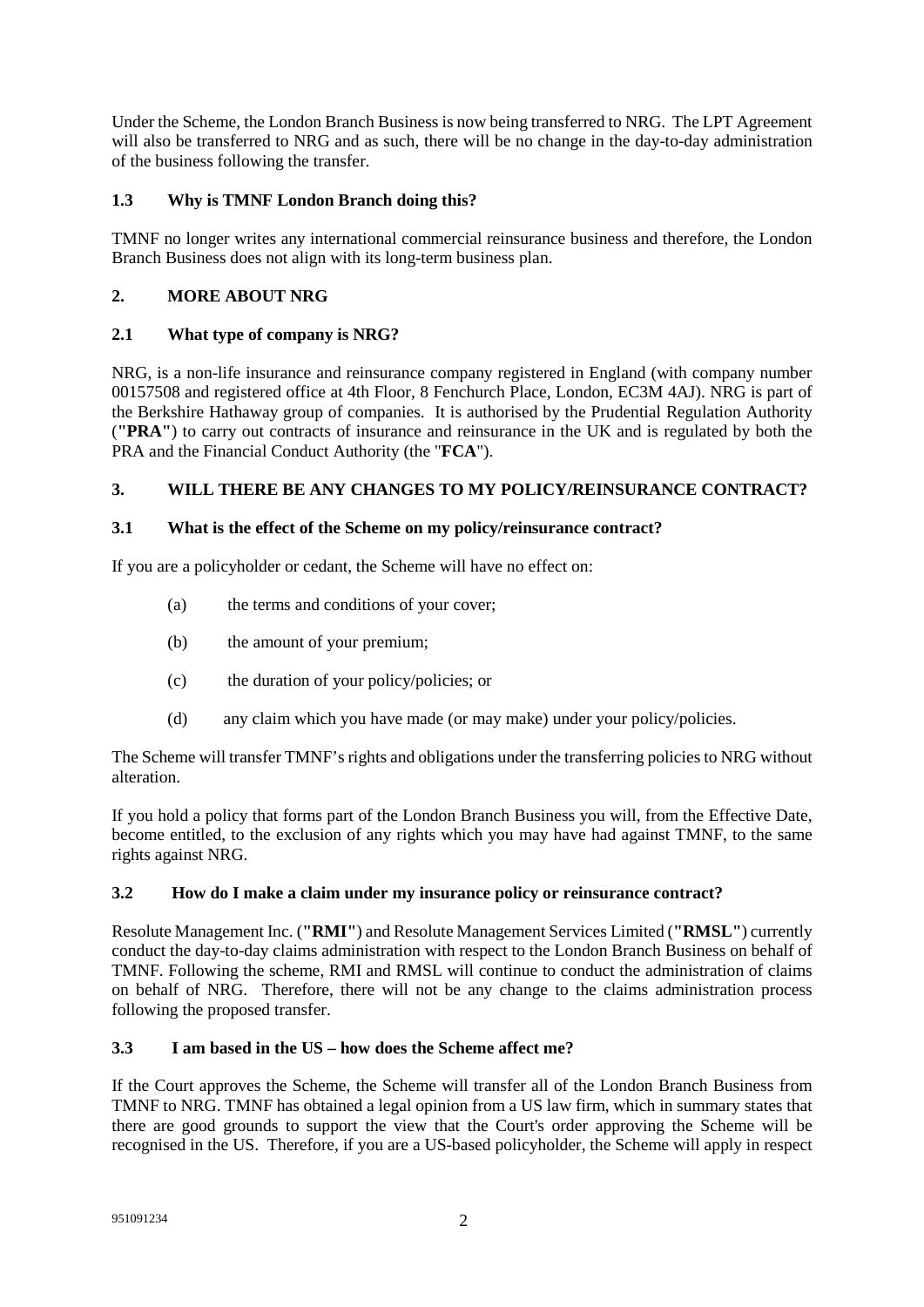of your policy in the same way as for other policyholders. Please see question 3.1 for an explanation of the effect of the Scheme.

## **4. OTHER QUESTIONS**

#### **4.1 What impact will the Scheme have on any relevant outwards reinsurance agreements?**

The contracts transferring under the Scheme include certain outwards reinsurance contracts which protect the transferring business. These contracts will continue in force with the substitution of NRG in place of TMNF as the reinsured party, on the terms that applied before the Scheme took effect. The rights and obligations of reinsurers will remain unchanged but will, following the Scheme, be exercisable against or owed to NRG instead of TMNF. In particular the LPT Agreement referred to above will transfer as part of the Scheme.

## **5. MORE ABOUT THE SCHEME PROCESS**

## **5.1 What is the Scheme?**

The Scheme is a process under Part VII of the Financial Services and Markets Act 2000 that enables insurance policies to be transferred between two insurers. A scheme under this statutory process must be approved by the Court before it can take effect. The applicable legislation requires the insurance companies participating in the Scheme to appoint an **"Independent Expert"**, approved by the PRA. The Independent Expert considers the impact of the proposed Scheme on the various groups of affected policyholders and submits a report to the Court. Any person, including policyholders, may make representations to the Court if they consider that they would be adversely affected by the Scheme.

## **5.2 Is there an opportunity to vote on the proposed Scheme?**

No. For a Part VII transfer process, there is no vote on the proposals. However, if you consider that you may be adversely affected by the Scheme, then you may make representations to the Court. See questions 5.4 to 5.6 below for more information on how to do this.

## **5.3 When and where will the Court hearing take place?**

The Court hearing will be at the High Court of Justice of England and Wales (**"High Court"**), 7 Rolls Building, Fetter Lane, London EC4A 1NL on 7 July 2022.

The TMNF webpage ([https://www.tokiomarine-nichido.co.jp/en/news/2204\\_uk.html](https://www.tokiomarine-nichido.co.jp/en/news/2204_uk.html)) will be updated to include details of the proposed hearing time and of any changes to the proposed hearing time or date. You will be able to check on the TMNF webpage ([https://www.tokiomarine](https://www.tokiomarine-nichido.co.jp/en/news/2204_uk.html)[nichido.co.jp/en/news/2204\\_uk.html\) or by calling Mayer Brown International LLP \(the solicitors](https://www.tokiomarine-nichido.co.jp/en/news/2204_uk.html)  acting for TMNF) on 020 3130 3000 or contacting them by email ([TMNFPart7Transfers@mayerbrown.com\)](mailto:TMNFPart7Transfers@mayerbrown.com) after this date for information about the outcome of the hearing.

## **5.4 What will happen at the Court hearing?**

The Court will consider whether it is appropriate to allow the Scheme to proceed, having regard to all the circumstances. The judge will review the witness statements and evidence provided by TMNF and NRG, and consider the reports of the Independent Expert and the PRA and Financial Conduct Authority (**"FCA"**). Time will be allocated to hear any representations made (whether in writing, by telephone or in person) by any person who believes that they would be adversely affected by the Scheme. The judge must decide whether or not it is appropriate to approve the Scheme, taking all of the evidence into account. If the judge decides to approve the Scheme, then a Court Order is made which means the Scheme will come into effect at a time specified in the Court Order.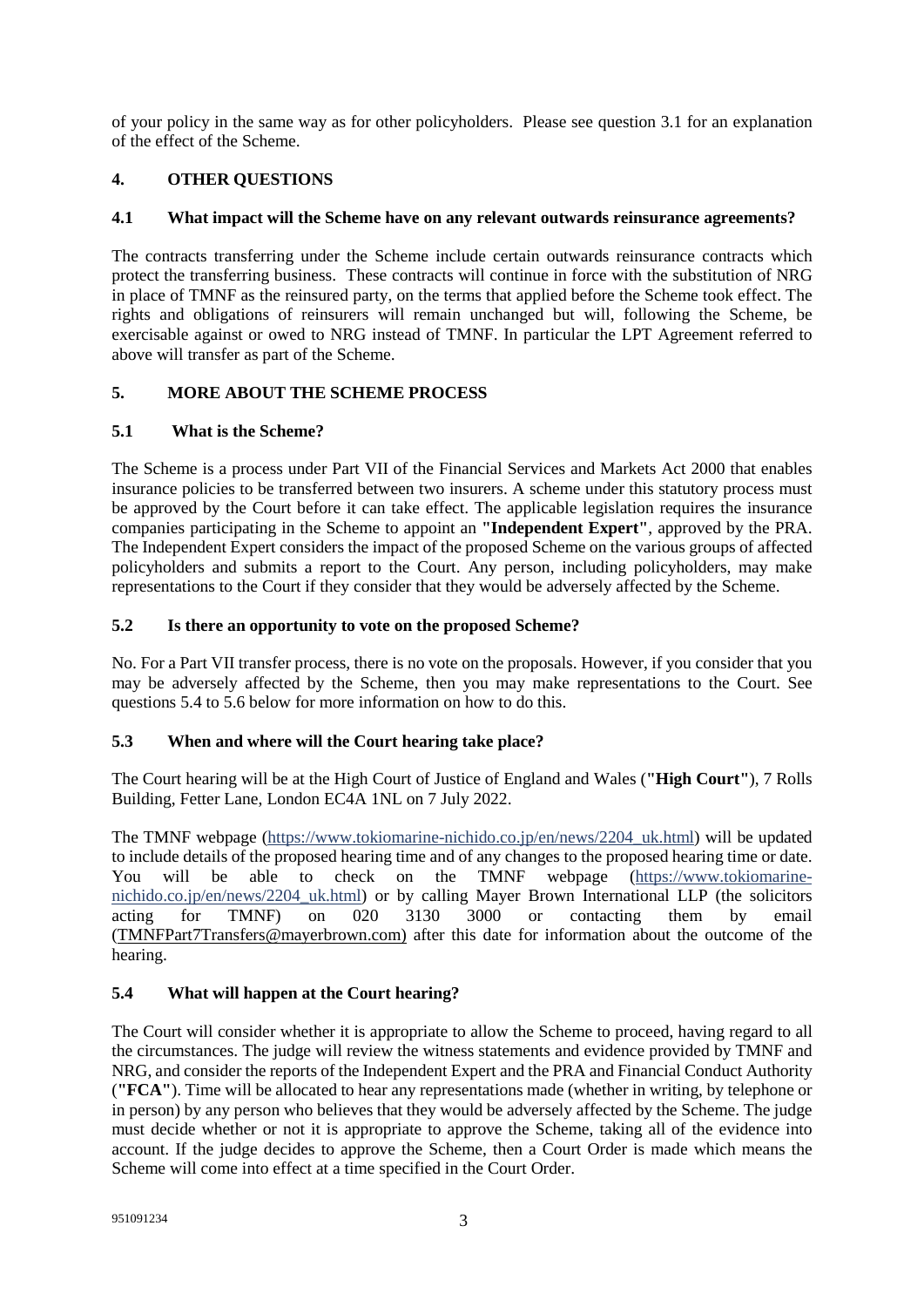# **5.5 Can I make representations to the Court?**

If you believe that you would be adversely affected by the Scheme, you have the right to make written representations to the Court and/or appear at the Court hearing in person. You may also choose to appoint legal counsel to attend the Court hearing on your behalf.

While you are not required to inform anyone in advance, if you do intend to make representations (either in writing or by telephone) and/or appear at the hearing (either in person or using legal representation), we would encourage you to please call Mayer Brown International LLP (the solicitors acting for TMNF) on +44 20 3130 3000 or to write to us at Mayer Brown International LLP, 201 Bishopsgate, London, EC2M 3AF or by email to: [TMNFPart7Transfers@mayerbrown.com,](mailto:TMNFPart7Transfers@mayerbrown.com) in each case quoting the reference 48520/20454/21680074.

Any representations relating to the Scheme that are notified to us will be shared with the Regulators and the Independent Expert, and included in the information supplied to the Court.

#### **5.6 What do you mean by 'adversely affected'?**

Any types of effect on policyholders and other relevant persons may be taken into account by the Court. For example, this might include the financial security of the companies involved, or changes to the claims handling and administration of the transferred policies.

The Independent Expert has considered whether the proposed transfer will give rise to any adverse changes for policyholders and has concluded in his report that the Scheme will not have a material adverse impact on the policyholders.

#### **5.7 What happens if the Court does not approve the Scheme?**

If the proposed Scheme is not approved by the Court, your policy will remain with TMNF. If the Scheme is delayed for any reason then we will inform policyholders of this via the TMNF webpage. If there is expected to be a protracted delay, or if the Scheme is not approved by the Court, we will also inform policyholders of this via the TMNF webpage.

# **6. MORE ABOUT THE INDEPENDENT EXPERT**

## **6.1 Who is the Independent Expert?**

The Independent Expert is Christopher Clarke, a principal and actuarial consultant at Milliman LLP, an international firm which provides actuarial and related products and services.

#### **6.2 What is his role?**

Mr Clarke has been appointed to report his opinion on the likely effect of the proposed Scheme on policyholders. His report is impartial, based on a thorough scrutiny of the proposed Scheme and the businesses of TMNF and NRG, both of which have provided him with access to important private and public information relating to their business.

#### **6.3 How do I know he is independent?**

The Independent Expert's appointment has been approved by the PRA (following consultation with the FCA), and independence is one of the criteria that was used to assess his suitability. Mr Clarke's overriding duty of responsibility is to the Court, and not to TMNF or NRG. His report must be impartial. We have included a summary of his report within the document titled "Summary of the Scheme and the Independent Expert Report", but you can download a full copy of his report from the TMNF webpage